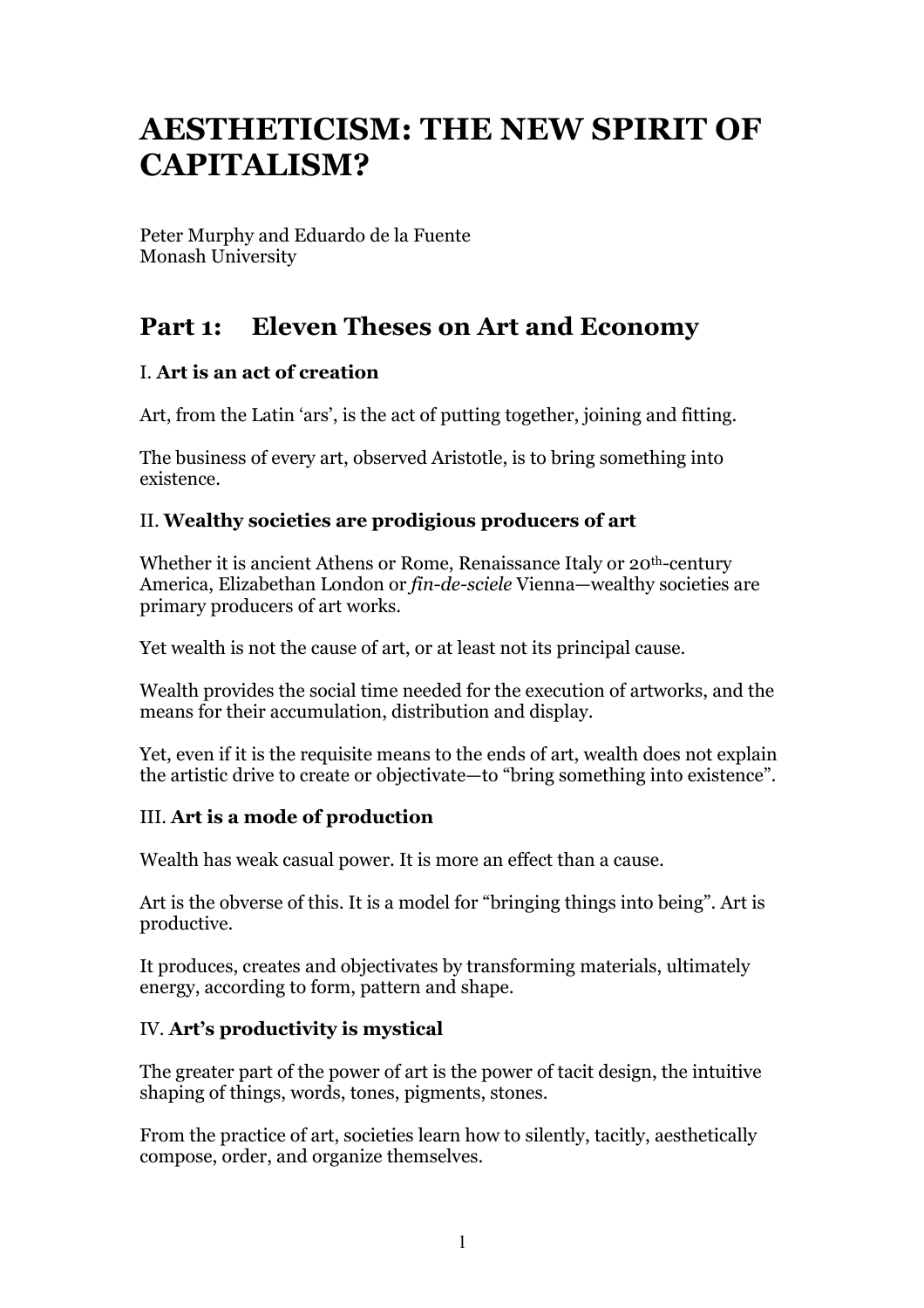Art is the mysticism of the social order.

#### V. **Art is the animus of wealthy societies, because of its productive mysticism**

The social impact of the productive shaping forming impetus of art is remarkable.

Viewed from a causal standpoint, it is not wealth that produces art, but rather art that produces wealth.

That is why wealthy societies are artistic. Far beyond all of the patrons, endowments, and museums, wealthy societies glorify art because art teaches such societies how to be productive.

It is a difficult lesson to learn—and naturally, what can be learnt, can also be unlearnt.

## VI. **Modern capitalism is an aesthetic mode of production**

Many kinds of wealth have existed in human history. But nothing compares with the scale of wealth of modern capitalism.

(Modern capitalist societies, since 1820, when English industrial capitalism entered into full flight, have generated historically unprecedented levels of wealth. The difference in scale is not relative but absolute.)

Modern capitalism produces such prodigious wealth because it has coupled itself with the advancement of the arts and sciences.

#### VII. **The aesthetic mode of production, though, is not a knowledge economy**

The arts and the sciences are not simply knowledge. They generate knowledge, but their productive core is not knowledge, and cannot be reduced to knowledge.

Knowledge is an effect not a cause. When effect is substituted for cause, then the power of the arts and the sciences visibly decays.

Knowledge economies are the expression of a decadent, not an ebullient, capitalism.

#### VIII. **The power of art and science is aesthetic**

Aesthetics is a universal condition. Self, society and nature—each one of these has an aesthetic core.

Everything that we recognize, everything that has meaning, everything that we can usefully interact with has form, shape and pattern. This includes nature and the cosmos.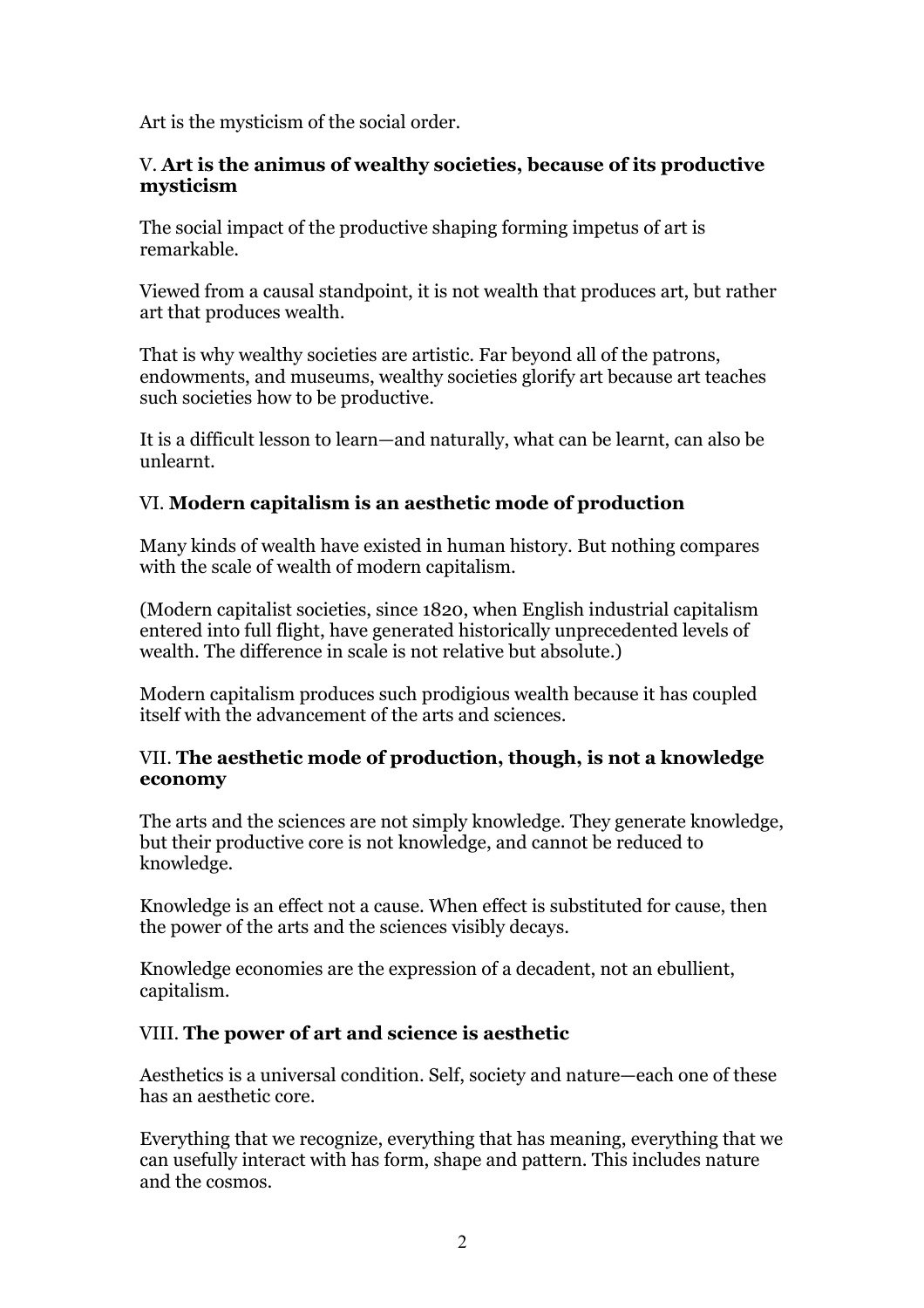Thus science also has an aesthetic core. Great mathematics, engineering, and technology constantly pay homage to beauty. Nature is built on symmetry, symmetry-breaks, clustering, pairing, scaling, morphogenesis, tripartite structures and many other qualities familiar to us from aesthetics.<sup>1</sup>

Creation is the act in which features emerge from featureless nothing, be it the blank sheet, the social desert, or the cosmologist's void. Human beings are redeemed from the tortures of boredom by the distinctions, contrasts, and symmetries that grace all creation and that are separate from time and space.

The mobile technology we so delight in today is governed by its kinetic and tactile, visual and auditory aesthetics. Its time will pass, as does the time of all technologies, but the underlying aesthetic qualities endure.

Art and science tap into these. Modern capitalism taps into art and science.

#### IX. **The power of aesthetics is economic**

Whether it is the Shakers' furniture paying homage to God, or John Adam's glorious repeating oscillating string work *Shaker Loops* (1978), or the puritan minimalism of Modernist industrial design, unadorned, sheer and sleek, or the direct immediate language of advertising and Hemingway, shorn of baroque tangents—all is economic.

Abstraction is the act of taking away.

Modern capitalism is built on the art of abstraction. Abstraction unlocks the power of design. It harnesses its spirit.

In doing so, it unlocks the power of aesthetic economy.

Firms, organizations and markets rationalize.

Less is more—as Mies van der Rohe put it.

If the energy consumption of machines was not hundreds of times more efficient than it was in James Watts' time, then capitalism would be the extinct species many had expected it to become.

#### X. **The cultural condition of capitalism is paradoxical**

The aesthetic of 'less is more' is a paradox.

Paradox permeates both art and capitalism.

<sup>&</sup>lt;sup>1</sup> Interestingly, in 'Sociological Aesthetics', Simmel writes: 'The origin of all aesthetic themes is found in symmetry. Before man can bring an idea, meaning and harmony into things, he must first form them symmetrically'. He adds that symmetry is the initial step in the evolution of 'man's form-giving power' and therefore the precondition for all subsequent aesthetic orderings of reality.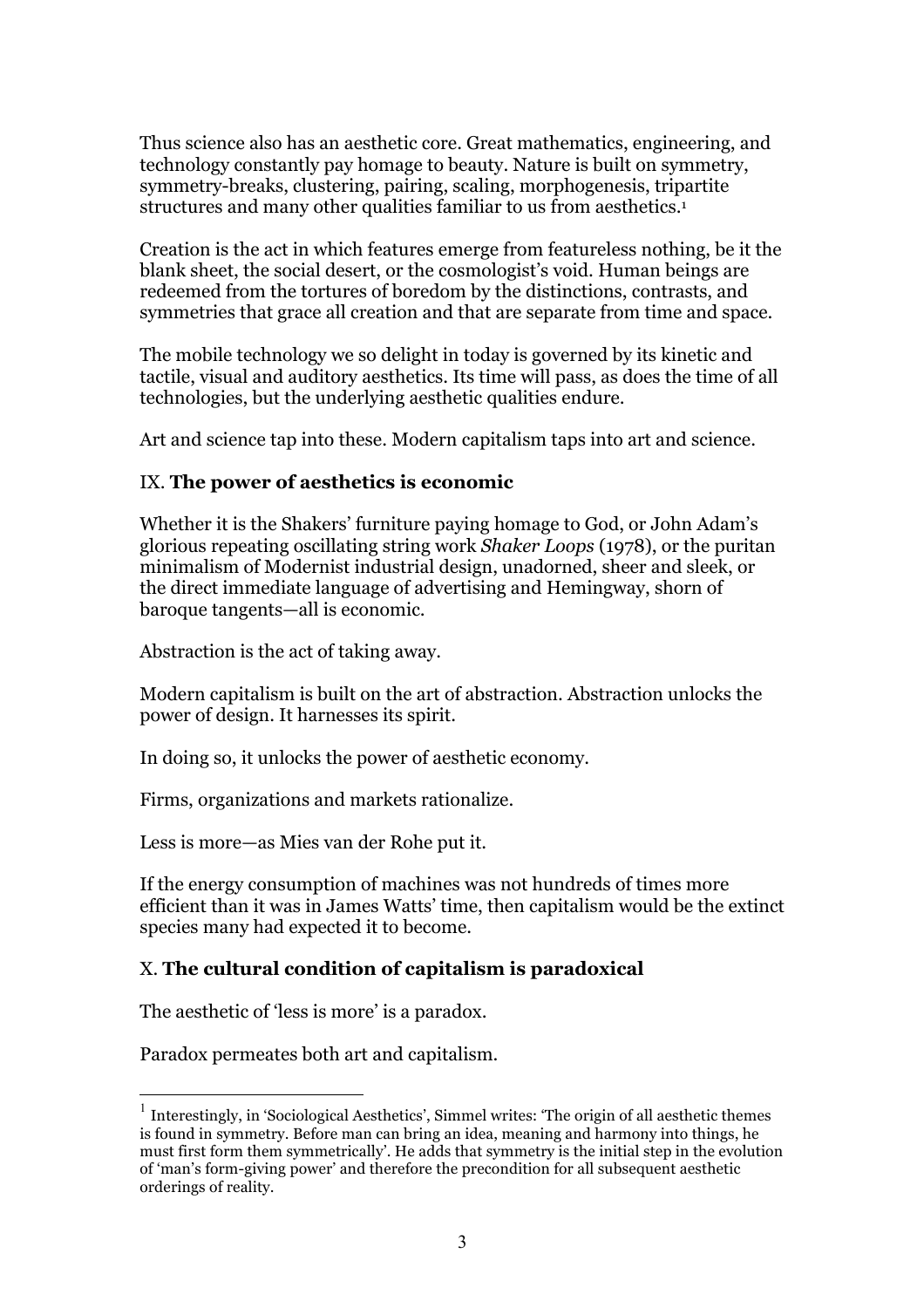In art, rational asceticism begets pleasure. Is not Richard Hamilton's design of the chaste cover of *The Beatles'* White Album (1968) a sensual delight? Do we not find in modern capitalism's most successful forms a fine line between the bourgeois and the bohemian? Did not venture capitalists in Silicon Valley lend millions of dollars to individuals who did not own a suit?

Be wary of hard-and-fast distinctions, for capitalism, like art, dissolves them. Reason and mysticism might seem to be opposites. Yet the hardest workers, and the finest organizers, are often mystics. Marx thought that capitalism would die because of its contradictions. Instead it flourished because of them. No social order has ever been so embracing of contradiction and so art-like.

"Things come into existence" when oppositions become identities, and identities turn into oppositions. Einstein speculated that the cosmos is hyperspherical in shape. It looks a little like an Alexander Rodchenko sculpture. If Einstein is correct, then the infinity of space is bounded. This is a metaphor of creation. For all creation—every act of "coming into being"—is a paradox.

As they emerge—in a quantum state—from nothing, time behaves like space, and space like time. Stephen Hawking and James Hartle in any event thought so. The extraordinary power of this is surely only exceeded by the astonishing capacity of nothing to behave as if it was something.

Creation is smeared. It is lip-stick on an androgynous character out of a Lou Reed or David Bowie song, a blurry but prolific identity perfectly captured by Mike Garson's atonal piano on 'Aladdin Sane' (1973).

Smearing is what art does. It is what capitalism the colossus of innovation does. Within the domains of both art and capitalism, we are obliged to live ironically, ambidextrously, atonally.

#### XI. **Thus, the conservative is a revolutionary, and the greatest revolutionaries are conservatives**

Like its formidable twin, rationalization, innovation is a driver of modern capitalism. The pair animates relentless change and transformation. Yet, like the great prophet of innovation, the economist Joseph Schumpeter, both are profoundly if paradoxically conservative.

Schumpeter's avocation was the sketching of old churches. He clearly felt in his bones that the most radical expressions of modern capitalism are aroused by something deeply conservative.

The golden age of English capitalism finds its apotheosis in aesthetic medievalism, Gothic wonder, Hellenism and classicism. The neo-Renaissance marvels of the City Beautiful movement were the halcyon consummation of Chicago's frenetic capitalism, a laboratory in which everything from the production line to the balloon-frame house, the department store to the annual sale and mail-order was invented.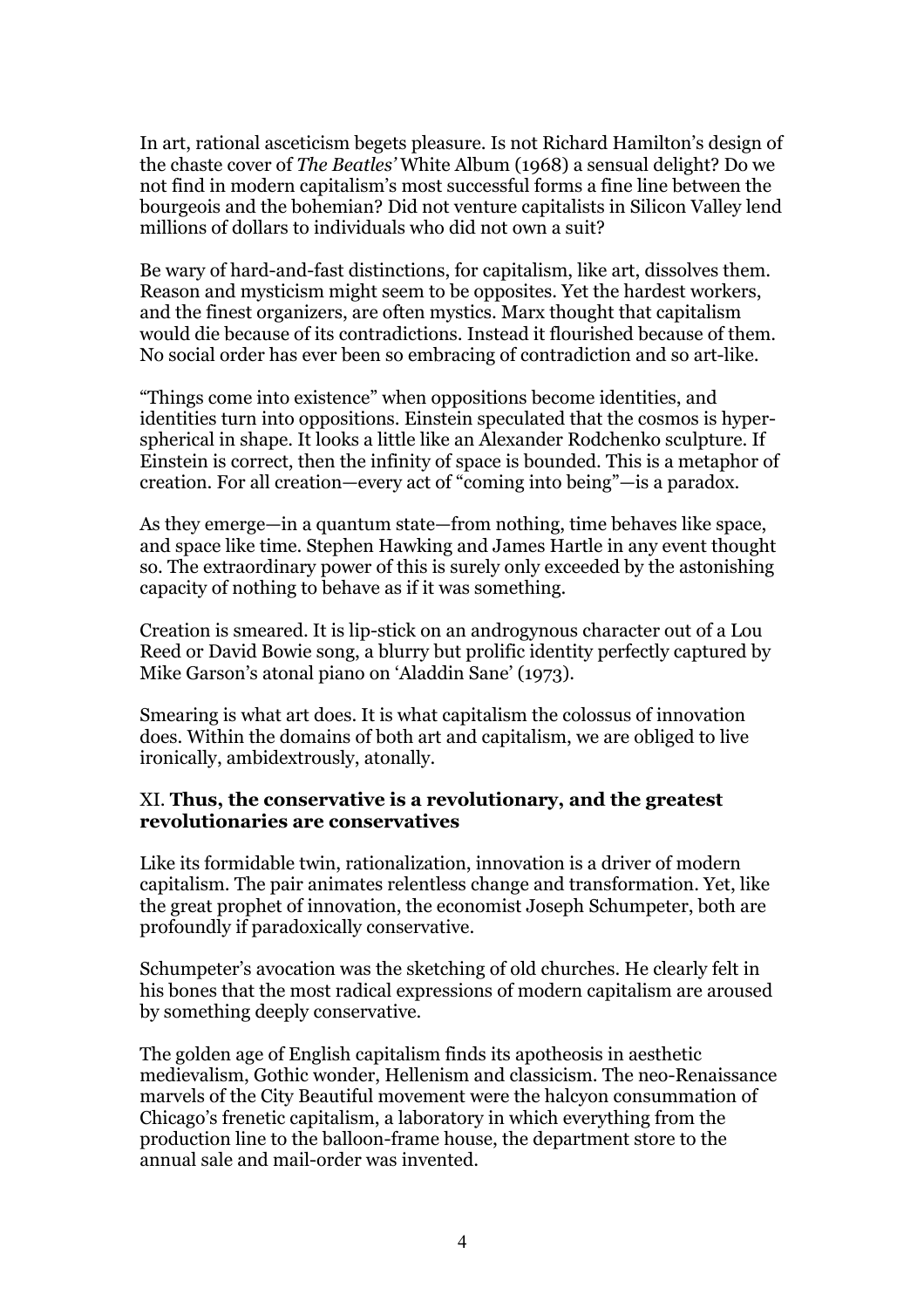This should remind us of a larger paradox: all change is a function of permanence, and all originality is an expression of imitation. The question of what comes before "the first moment of something new" dissolves once we accept that time in general and capitalist time in particular is revolutionary. The wheel of time moves forwards and backwards simultaneously.

That the modern multi-story office building emerges in the skin of the Renaissance palace should remind us that capitalism's ability to reconcile breath-taking cultural contradictions is its winning way. The disassembly line of the meat packing plant inspires the motor car assembly line that inspires Andy Warhol's screen making factory. The Fordist company mutates into the art firm, or else goes bankrupt.

John Maynard Keynes thought that capitalism tended to stagnation, and would only be saved by government spending. It was not inherently dynamic and its existence was only justified by art, which lay outside of its domain. This, in essence, is the view of a MOMA trustee. But Joseph Schumpeter, sketcher of old churches, and prophet of innovation, was much closer to the truth when he observed, like Max Weber, that capitalism is value free. It unites the warring gods of reason and mysticism, worldliness and otherworldliness, asceticism and hedonism, bourgeois and bohemian. Their tense harmonics produces a vast dynamism that ploughs on through repeated cycles of boom and bust.

The best marriages result from the oddest couples.

The marriage of the warring gods is the strangest of all.

**\*\*\*\*\*\*\*\*\*\*\*\*\*\*\*\*\*\*\*\*\*\*\*\*\*\*\*\*\*\*\*\*\*\*\*\*\*\*\*\*\***

## **Part 2: Dialogues from the** *Small Worlds* **of Aesthetic Capitalism**

## **Dialogue No. 1: When Max met Andy and a New Ethic was Born**

The year is 1984, and Max, Professor of Economic History, at the University of Heidelberg, is at a dinner party in a converted warehouse in the Meatpacking District of New York. After many years of *ennui* and existential doubt, his suffering wife pleads with him to either take a long trip or get a prescription for the new drug *Zoloft*. Too much the ascetic, to take the easy road to mental recovery, Max decides to travel to America hoping it will inspire him to complete several academic studies already in the pipeline. At the same dinner party, is a famous artist by the name of Andy, whose dramatic white hair and wearing of dark sunglasses indoors capture Max's attention. Andy seems to have a coterie of friends, sycophants and other 'hangeronerers'. Also present is a young rock singer, Lou, who Max soon discovers fancies himself as a one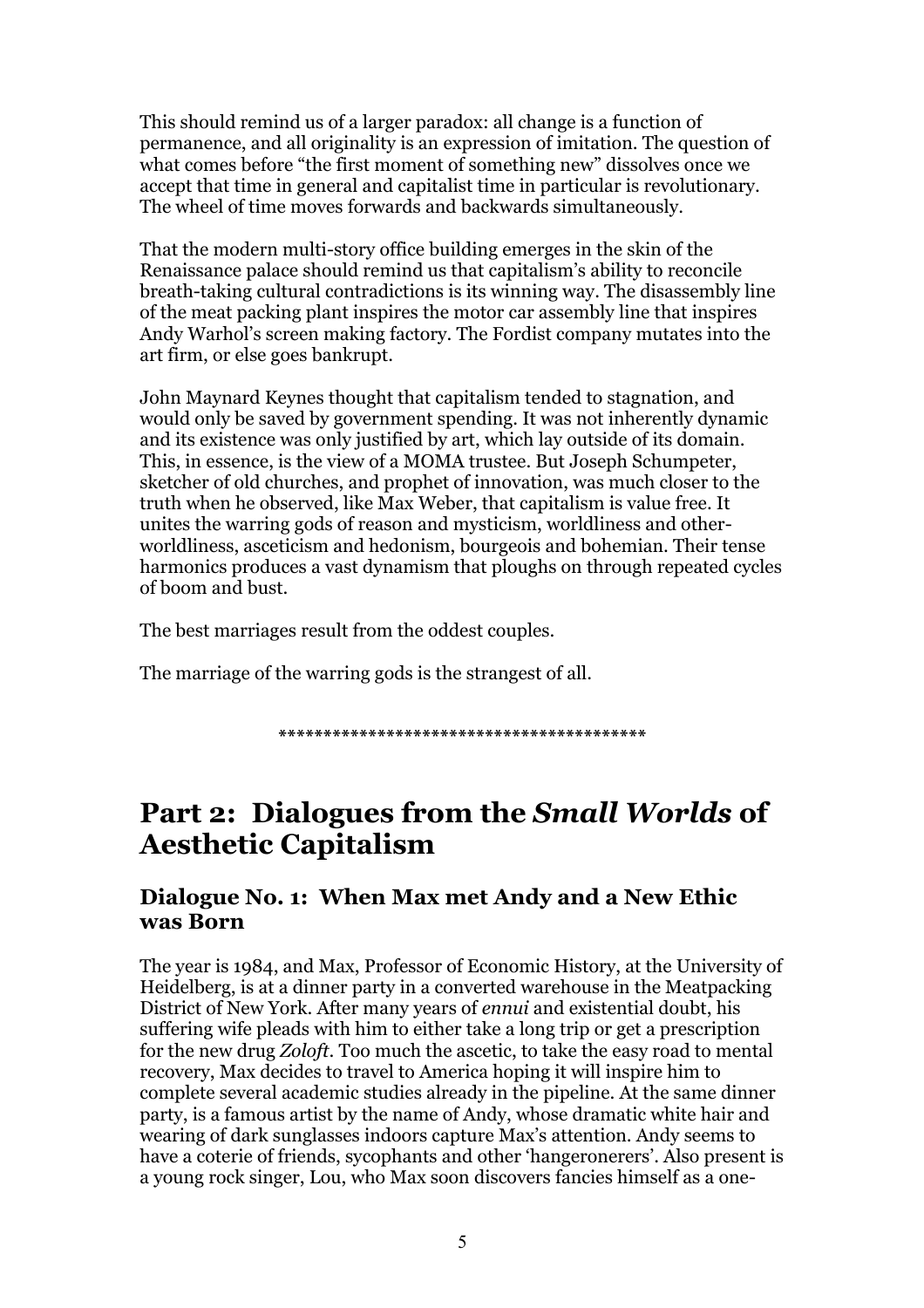man Greek Chorus. Max, who is keen to absorb New York artistic and cultural life, quizzes his dinner companions about a range of topics.

| Max:  | So, Herr Andy, are you a painter or do you work in a more<br>contemporary medium? |
|-------|-----------------------------------------------------------------------------------|
| Andy: | Aha.                                                                              |
|       | Hangeronerer: Andy works with various media. He does silkscreens, makes           |
|       | movies, hosts parties and takes photographs of weird people.                      |
| Max:  | Andy, are there any works of yours that I might see at a                          |
|       | museum in New York?                                                               |
| Andy: | Aha.                                                                              |
|       | Hangeronerer: Lots of them. Andy is very prolific. For example, he does           |
|       | dozens, sometimes hundreds of silkscreen paintings of                             |
|       | glamorous celebrities, soup cans, revolutionary leaders and                       |
|       | communist paraphernalia, and things like car crashes and the                      |
|       | electric chair. He has a real thing about repeating images in                     |
|       | different colors.                                                                 |
| Lou:  | (Breaks into song)                                                                |
|       | Images/Images/Images/Images                                                       |
|       | I think images are worth repeating                                                |
|       | If you're looking for deeper meaning, I'm as deep as this                         |
|       | high ceiling                                                                      |
|       | Cars and cans and chairs and flowers                                              |
|       | You might find me personally boring                                               |
|       | Hammer, sickle, Mao Tse Tung, Mao Tse Tung –                                      |
|       | I think that it bears repeating the images upon the ceiling                       |
|       | I love images worth repeating and repeating and repeating                         |
|       | Images/Images/Images/Images <sup>2</sup>                                          |
| Max:  | What did he say, something about images?                                          |
|       | Hangeronerer: Lou is a poet-cum-musician who is very good at channeling           |
|       | Andy's thoughts.                                                                  |
| Max:  | I see. However, Andy's tendency to aestheticize everyday                          |
|       | objects worries me. For some time I have been puzzling as to                      |
|       | whether the desire to judge things in 'aesthetic' rather than                     |
|       | 'rational' or 'moral' terms is the sign of a decadent culture? An                 |
|       | intellectual culture but a decadent one all the same. Tell me,                    |
|       | Herr Andy, how do you work?                                                       |
| Andy: | Aha.                                                                              |
|       | Hangeronerer: Andy thinks the creative process is very mysterious and he          |
|       | doesn't like to talk about it.                                                    |
| Max:  | Ah, well that confirms one of the arguments I advance in a                        |
|       | publication of mine, 'The Intermediate Reflections'. I argue                      |
|       | that the artist is a modern-day mystic who dislikes the                           |
|       | limitations imposed by 'form' and that art often becomes a                        |
|       | type of 'escape' the pressures of 'everyday practical                             |
|       | rationalism'.                                                                     |
|       | Hangeronerer: Everyday practical what?                                            |
|       |                                                                                   |

<sup>&</sup>lt;sup>2</sup> The lyrics for Lou's one-man Greek Chorus are from Lou Reed and John Cale, *Songs for Drella*, Sire Records, 1990.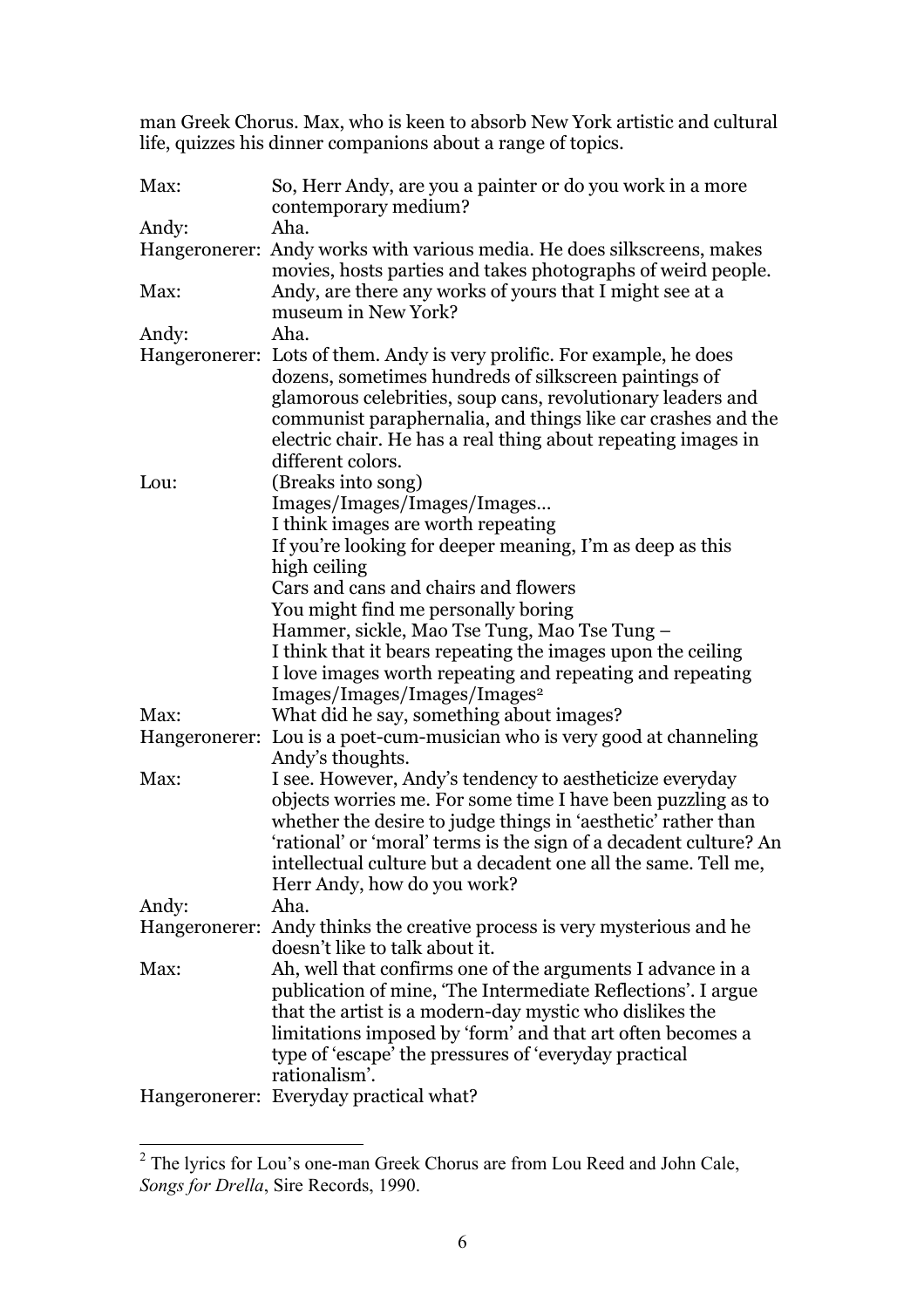| Max:  | Rationalism or what I also call 'this-worldly asceticism'. You<br>strike me as a rather 'other-worldly' character, Herr Andy.<br>Would you describe your art as 'other-worldly'? Do you think<br>the artist resembles the mystic? |
|-------|-----------------------------------------------------------------------------------------------------------------------------------------------------------------------------------------------------------------------------------|
| Andy: | Aha.                                                                                                                                                                                                                              |
|       | Hangeronerer: Actually, Andy is a very down-to-earth kind of guy. He calls<br>his studio 'The Factory' and with him it's work, work, work.                                                                                        |
| Max:  | Interesting. Tell me, Herr Andy, do you come from a<br>Protestant family background?                                                                                                                                              |
|       | Hangeronerer: No, Andy's mother was Catholic but made Andy go to church<br>every Sunday until he left home.                                                                                                                       |
| Max:  | (Sounding surprised) Catholic?                                                                                                                                                                                                    |
| Lou:  | (Breaks into song)                                                                                                                                                                                                                |
|       | Andy was a Catholic, the ethic ran through his bones                                                                                                                                                                              |
|       | He lived alone with his mother, collecting gossip and toys                                                                                                                                                                        |
|       | Every Sunday he went to church                                                                                                                                                                                                    |
|       | He'd kneel in his pew and say: 'It's just work,                                                                                                                                                                                   |
|       | All that matters is just work'                                                                                                                                                                                                    |
|       | He'd say, "I've got to bring home the bacon, someone's                                                                                                                                                                            |
|       | Got to bring home the roast'                                                                                                                                                                                                      |
| Max:  | Did he say 'bacon' and 'roast'?                                                                                                                                                                                                   |
| Lou:  | He'd get to the factory early                                                                                                                                                                                                     |
|       | If you'd ask him he'd tell you straight out                                                                                                                                                                                       |
|       | It's just work, the most important thing is work.                                                                                                                                                                                 |
| Max:  | The bit about Andy being Catholic I don't understand, but his                                                                                                                                                                     |
|       | strong work ethic is something I talk about in my sociological                                                                                                                                                                    |
|       | writings. But I can't work you out, Herr Andy, according to my                                                                                                                                                                    |
|       | theories, as an artist, you ought to be an 'other-worldly mystic'                                                                                                                                                                 |
|       | but if your friends are correct then your work ethic suggests                                                                                                                                                                     |
|       | you are in fact a 'this-worldly ascetic'.                                                                                                                                                                                         |
| Andy: | (Finally speaks up) Perhaps, I'm a 'this-worldly mystic',                                                                                                                                                                         |
|       | although there are times when I feel more like an 'other-                                                                                                                                                                         |
|       | worldly ascetic'.                                                                                                                                                                                                                 |

The entire dinner party pauses in stunned silence. That was the longest sentence Andy had uttered in years.

## **Dialogue No. 2: When Georg discovered** *Wallpaper\**

The year is 2009 and untenured academic, Georg, has been invited by the Department of Aesthetics, at the University of Budapest, to be a keynote speaker at a conference celebrating the  $25<sup>th</sup>$  anniversary of the best-selling book, by his good friend Max, entitled, *The Ascetic-Mystical Ethic and the Spirit of the Warhol Economy*. Georg had planned to finalize his presentation on the plane but he is feeling a little weary and decides instead to enjoy the comforts of Business Class travel. En route to the departure gate he stops at a bookshop and buys the *Wallpaper\** Guide to Budapest. Georg takes his seat, requests a single-malt whisky from the from the stewardess, and while taking his recent purchase from his briefcase, looks up to see an attractive young woman in her early 20s who is about to sit next to him. She turns out to be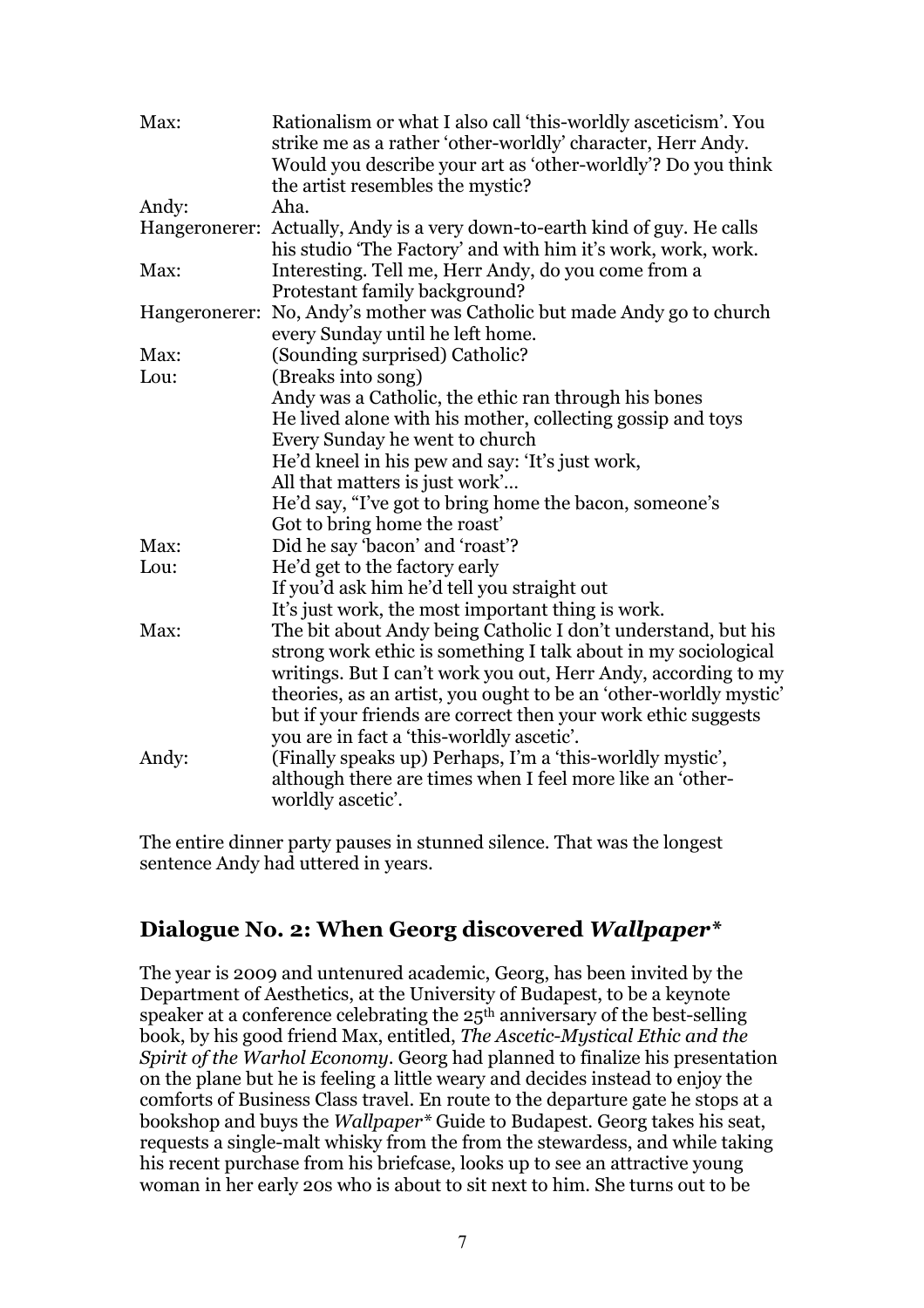German supermodel, Heidi Klune, who has recently finished a photo-shoot for a campaign advertising a Brazilian Guarana energy drink.

| Heidi: | How do you do? My name is Heidi.                                            |
|--------|-----------------------------------------------------------------------------|
| Georg: | Pleased to meet you. I am Dr Simmel, untenured privatdozent                 |
|        | at the University of Berlin, specializing in sociology,                     |
|        | philosophy, philosophy of culture, cultural criticism, and the              |
|        | study of everyday phenomena such as sociability, dining,                    |
|        | fashion, adornments, Trade Exhibitions, the metropolis,                     |
|        | money, adventures and Alpine Journeys, doors and bridges,                   |
|        | the picture frame and the handle. Please take my card.                      |
| Heidi: | Handles?                                                                    |
| Georg: | Yes, the cultural study of handles. I contrast the 'handle' to the          |
|        | 'spout' and show that the handle contributes greatly to vases,              |
|        | bowls and other utilitarian objects gaining aesthetic value.                |
| Heidi: | And what is the title of your publication on handles?                       |
| Georg: | 'The Handle'.                                                               |
| Heidi: | I see you bought the <i>Wallpaper</i> <sup>*</sup> Guide to Budapest. They  |
|        | really know all the cool spots, those <i>Wallpaper</i> <sup>*</sup> people. |
| Georg: | Yes, I'm very interested in all aspects of interior design. You             |
|        | see I'm an aesthete. I hear Budapest has some very fine Art                 |
|        | Nouveau and Secessionist buildings. These are very much to                  |
|        | my taste. So I thought this book might serve as a useful guide              |
|        | to the city's interiors. I also collect Japanese vases.                     |
| Heidi: | (Laughing) Interiors? No, the book is not about wallpaper. It's             |
|        | about Budapest and its produced by the people who run the                   |
|        | magazine Wallpaper*.                                                        |

Heidi could see from the puzzled look on Georg's face that he didn't know what she was talking about.

| Heidi: | <i>Wallpaper</i> <sup>*</sup> is a magazine that was started by style-guru Tyler<br>Brûlé. Tyler once described it as the magazine for 'urban<br>modernists and global navigators An indulgent magazine for<br>men and women, covering interiors, architecture, entertaining<br>and travel, which will be consumed by all things<br>contemporary'. |
|--------|----------------------------------------------------------------------------------------------------------------------------------------------------------------------------------------------------------------------------------------------------------------------------------------------------------------------------------------------------|
| Georg: | But why would people who run a magazine also want to<br>produce travel guides?                                                                                                                                                                                                                                                                     |
| Heidi: | Make money I suppose. Wallpaper <sup>*</sup> is a brand that many<br>young people who travel a lot identify with. The guides<br>recommend cool places to eat, drink, visit, and where to shop.<br>If you don't have much time they have a special section titled,<br>'24 hours in'. It's the 'must-do' things in any international<br>city.        |
| Georg: | So you're saying that people want to be told where to eat,<br>drink or shop. As I argue in my essay, 'The Problem of Style',<br>what 'drives modern man [I should probably add woman] so<br>strongly to style is the unburdening and concealment of the<br>personal'. In short, style is part of what I call 'subjective<br>culture'.              |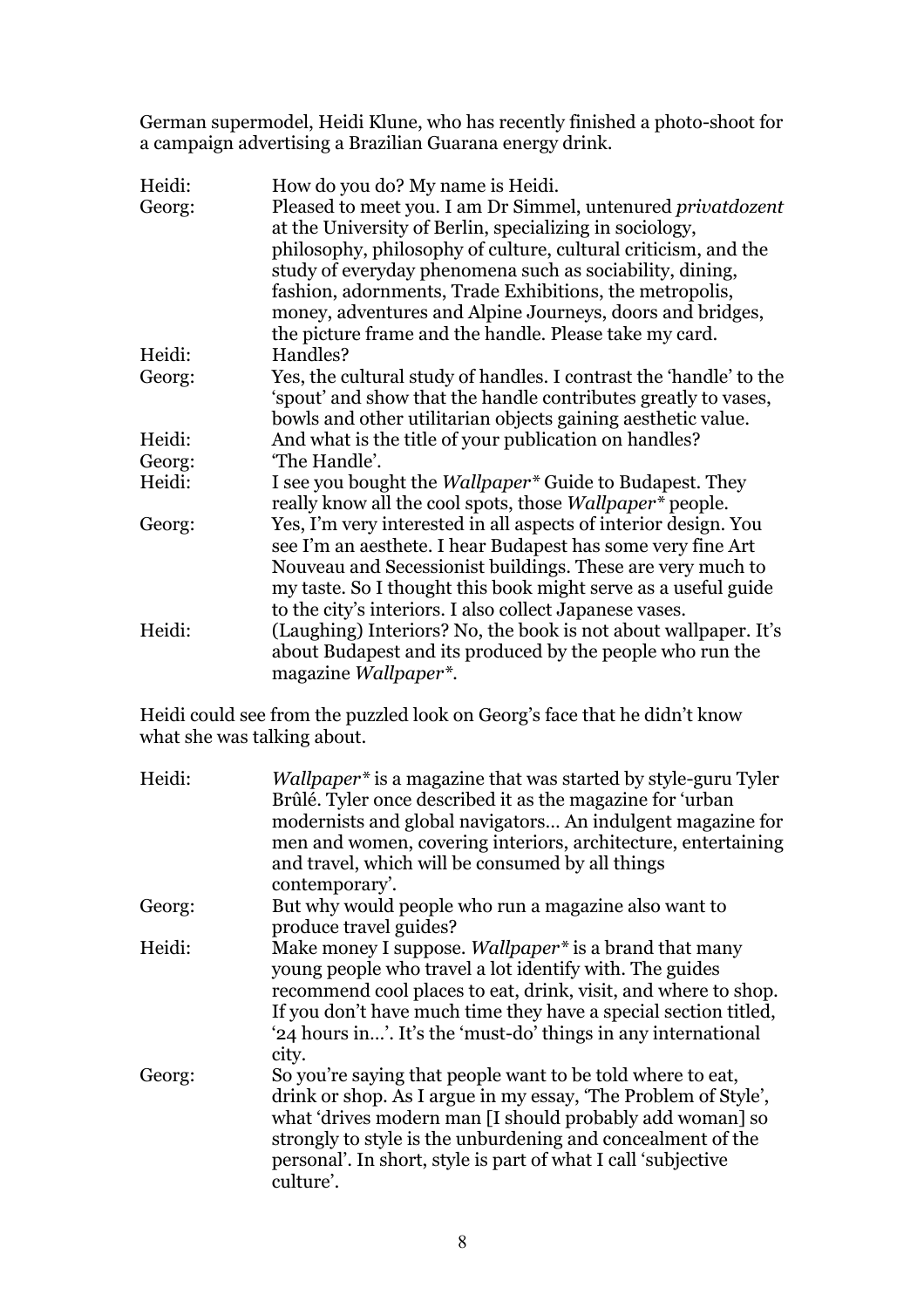| Heidi: | But is there anything wrong with other people doing<br>background research for us? Many of us have busy lives and<br>have limited time to find out what is interesting about a place? |
|--------|---------------------------------------------------------------------------------------------------------------------------------------------------------------------------------------|
|        | Not everyone is an anthropologist you know!                                                                                                                                           |
| Georg: | But what could this book tell me that anybody with a                                                                                                                                  |
|        | <i>gymnasium</i> -level education wouldn't know about Budapest?                                                                                                                       |
| Heidi: | Well, take the Tisza Cipö trainer there on page 98 of your                                                                                                                            |
|        | <i>Wallpaper</i> * Guide to Budapest. The book tells us that these                                                                                                                    |
|        | trainers were designed in the communist era, they are now                                                                                                                             |
|        | 'hot property' amongst young arty types in Central Europe,                                                                                                                            |
|        | and that the 'T' logo on them is now regarded as a design                                                                                                                             |
|        | feature well ahead of its time. By the way, according to                                                                                                                              |
|        | Wallpaper*, Adidas trainers were banned in Hungary during                                                                                                                             |
|        | communism.                                                                                                                                                                            |
| Georg: | That doesn't surprise me. As I wrote in my essay, Sociological                                                                                                                        |
|        | Aesthetics', socialism had an aesthetic dimension but it                                                                                                                              |
|        | tended to privilege the aesthetics of the machine and the                                                                                                                             |
|        | factory – an aesthetic order where every cog has a carefully                                                                                                                          |
|        | prescribed function. I guess there is beauty in machines. But                                                                                                                         |
|        | as to why an austere, drab looking trainer from the                                                                                                                                   |
|        | communist era should become a desirable consumer item?                                                                                                                                |
|        | One of the key mechanisms by which something acquires                                                                                                                                 |
|        | aesthetic significance is 'distance': distance from need and                                                                                                                          |
|        | utility. Without distance, humans tend to value objects                                                                                                                               |
|        | according to 'quantitative' rather than 'qualitative' criteria. In                                                                                                                    |
|        | Philosophy of Money, I suggest money is important in putting                                                                                                                          |
|        | 'distance' between people and objects. Paradoxically, money                                                                                                                           |
|        | makes it possible for aesthetic value to flourish; for the                                                                                                                            |
|        | quantitative to become qualitative.                                                                                                                                                   |
| Heidi: | Wallpaper* also recommends a museum called the House of                                                                                                                               |
|        | Terror, a neo-Renaissance mansion that was used by the                                                                                                                                |
|        | Hungarian fascists and then the Soviets to torture political                                                                                                                          |
|        | prisoners. It also lists many Soviet-era 'Brutalist' buildings                                                                                                                        |
|        | worth visiting and a theme park full of statues and                                                                                                                                   |
|        | monuments associated with the communist era.                                                                                                                                          |
| Georg: | Again, my 'Sociological Aesthetics' essay pre-empted all this. I                                                                                                                      |
|        | suggested in this text that there is nothing too 'low', too 'ugly',                                                                                                                   |
|        | too 'repulsive' or too 'uninteresting', that the carefully trained                                                                                                                    |
|        | eye can't find some aesthetic merit in it. Everything can be                                                                                                                          |
|        | dissolved into color and form' or seen in terms of how it                                                                                                                             |
|        | shapes 'feeling and experience'. If we focus on such factors, we                                                                                                                      |
|        | soon start to see that 'beauty and meaning' flow through all                                                                                                                          |
|        | things. I suppose that observation could be extended to places                                                                                                                        |
|        | where political prisoners were tortured or a theme park full of                                                                                                                       |
|        | statues of Marx, Lenin and heroic workers. However, it                                                                                                                                |
|        | wouldn't surprise me at all, if, some of the attractions                                                                                                                              |
|        | <i>Wallpaper</i> <sup>*</sup> are recommending comply with a theory I                                                                                                                 |
|        | outlined in my essay, 'The Ruin'. I noted there that some                                                                                                                             |
|        | objects and forms acquire more beauty as they start to decay.                                                                                                                         |
|        | The decaying process creates new surfaces on wood, stone or                                                                                                                           |